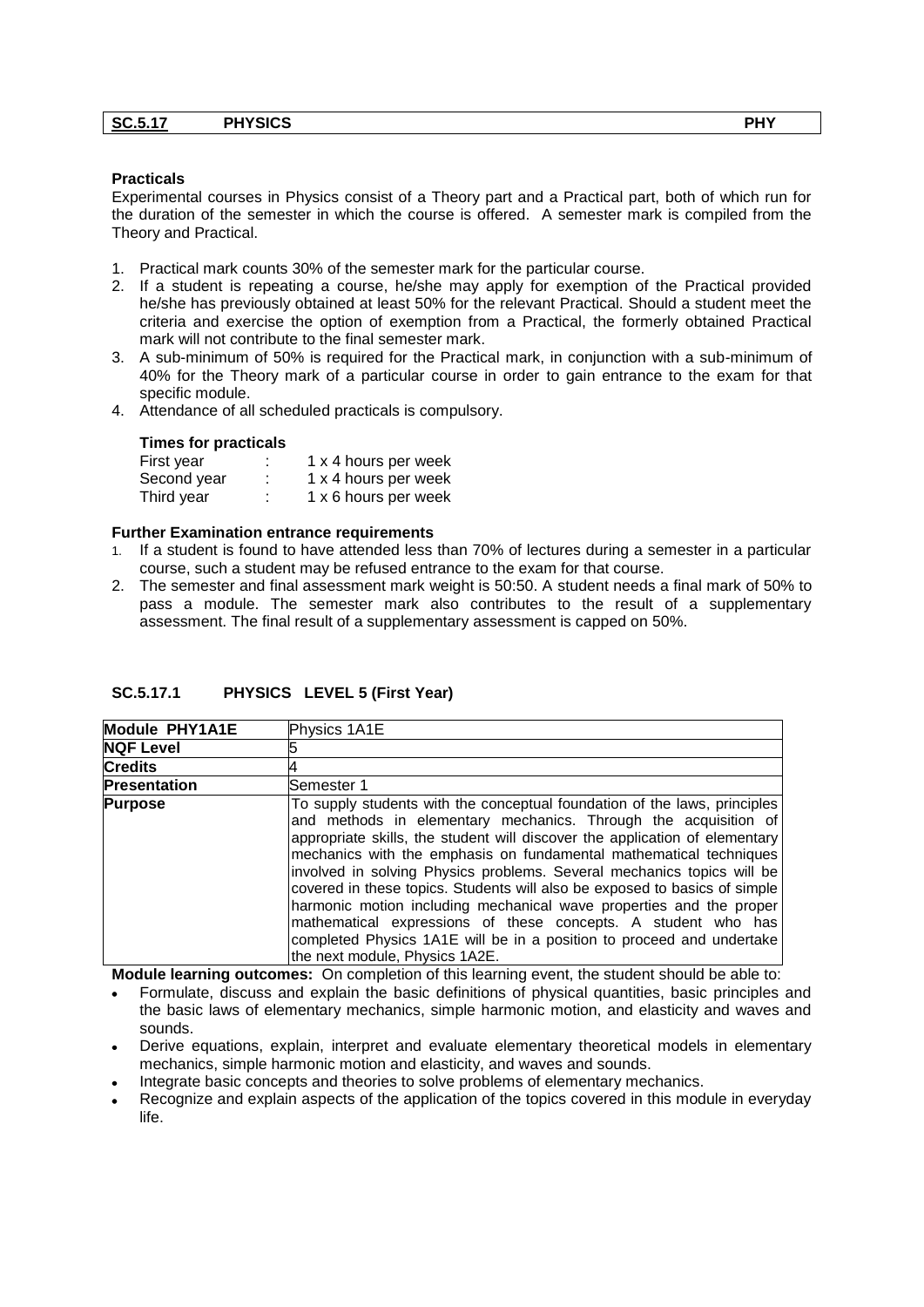# **SC.5.17.2 PHYSICS LEVEL 5 (First Year)**

| Module PHY1A2E       | Physics 1A2E                                                                                                                                                                                                                                                                                                                                                                                                                                                                                                         |
|----------------------|----------------------------------------------------------------------------------------------------------------------------------------------------------------------------------------------------------------------------------------------------------------------------------------------------------------------------------------------------------------------------------------------------------------------------------------------------------------------------------------------------------------------|
| <b>NQF Level</b>     |                                                                                                                                                                                                                                                                                                                                                                                                                                                                                                                      |
| <b>Credits</b>       | 10                                                                                                                                                                                                                                                                                                                                                                                                                                                                                                                   |
| <b>Presentation</b>  | lSemester 2                                                                                                                                                                                                                                                                                                                                                                                                                                                                                                          |
| <b>Pre-requisite</b> | PHY1A1E                                                                                                                                                                                                                                                                                                                                                                                                                                                                                                              |
| <b>Purpose</b>       | To supply students with the conceptual foundation of the laws, principles<br>and methods in elementary mechanics. Through the acquisition of<br>appropriate skills, the student will discover the application of mechanics<br>both in linear and rotational dimensions. Students will be able to reflect on<br>the role of these concepts of physics, in our technological environment. A<br>student who has completed Physics 1A2E will be in a position to proceed<br>and undertake the next module, Physics 1A3E. |

**Module learning outcomes:** On completion of this learning event, the student should be able to:

- Formulate, discuss and explain the basic definitions of physical quantities, basic principles and the basic laws of elementary mechanics in both dimensions, that is, linear and rotational.
- Derive equations, explain, interpret and evaluate elementary theoretical models in elementary mechanics.
- Integrate basic concepts and theories to solve problems of elementary mechanics.
- Recognize and explain aspects of the application of the topics covered in this module in everyday life.

| Module PHY1A3E       | Physics 1A3E                                                                                                                                                                                                                                                                                                                                                                      |
|----------------------|-----------------------------------------------------------------------------------------------------------------------------------------------------------------------------------------------------------------------------------------------------------------------------------------------------------------------------------------------------------------------------------|
| <b>NQF Level</b>     |                                                                                                                                                                                                                                                                                                                                                                                   |
| <b>Credits</b>       | 10                                                                                                                                                                                                                                                                                                                                                                                |
| <b>Presentation</b>  | Semester 1                                                                                                                                                                                                                                                                                                                                                                        |
| <b>Prerequisites</b> | PHY1A2E                                                                                                                                                                                                                                                                                                                                                                           |
| <b>Purpose</b>       | To supply students with the conceptual foundation of the laws, principles<br>and methods in mechanics, oscillations and mechanical waves, and<br>thermodynamics. Through the acquisition of appropriate skills, the student<br>will discover the application of these topics and be able to reflect on the<br>role of these concepts of physics, in our technological environment |

#### **SC.5.17.3 PHYSICS LEVEL 5 (Second Year)**

**Module learning outcomes:** On completion of this learning event, the student should be able to:

- Formulate, discuss and explain the basic definitions of physical quantities, the basic principles  $\bullet$ and the basic laws encountered in mechanics, oscillations and mechanical waves, and thermodynamics.
- Derive equations, explain, interpret and evaluate elementary theoretical models in basic mechanics, oscillations and mechanical waves, and thermodynamics.
- Integrate basic concepts and theories to solve elementary problems in mechanics, oscillations and mechanical waves, and thermodynamics.
- Recognize and explain aspects of the application of the topics covered in this module in everyday life.

| <b>Module PHY1A01</b> | <b>Introductory Physics A</b>                                                                                                                                                                                                                                                                                                                                                                                                    |
|-----------------------|----------------------------------------------------------------------------------------------------------------------------------------------------------------------------------------------------------------------------------------------------------------------------------------------------------------------------------------------------------------------------------------------------------------------------------|
| <b>NQF Level</b>      |                                                                                                                                                                                                                                                                                                                                                                                                                                  |
| <b>Credits</b>        | 16                                                                                                                                                                                                                                                                                                                                                                                                                               |
| <b>Presentation</b>   | Semester 1                                                                                                                                                                                                                                                                                                                                                                                                                       |
| <b>Purpose</b>        | To supply students with the conceptual foundation for the laws, principles<br>and methods used in elementary mechanics, waves and heat. Through the<br>acquisition of appropriate skills, the student will discover the application of<br>the laws, principles and methods relating to elementary mechanics, waves<br>and heat, and will be able to reflect on the role thereof in physics and the<br>technological environment. |

### **SC.5.17.4 PHYSICS LEVEL 5 (First Year)**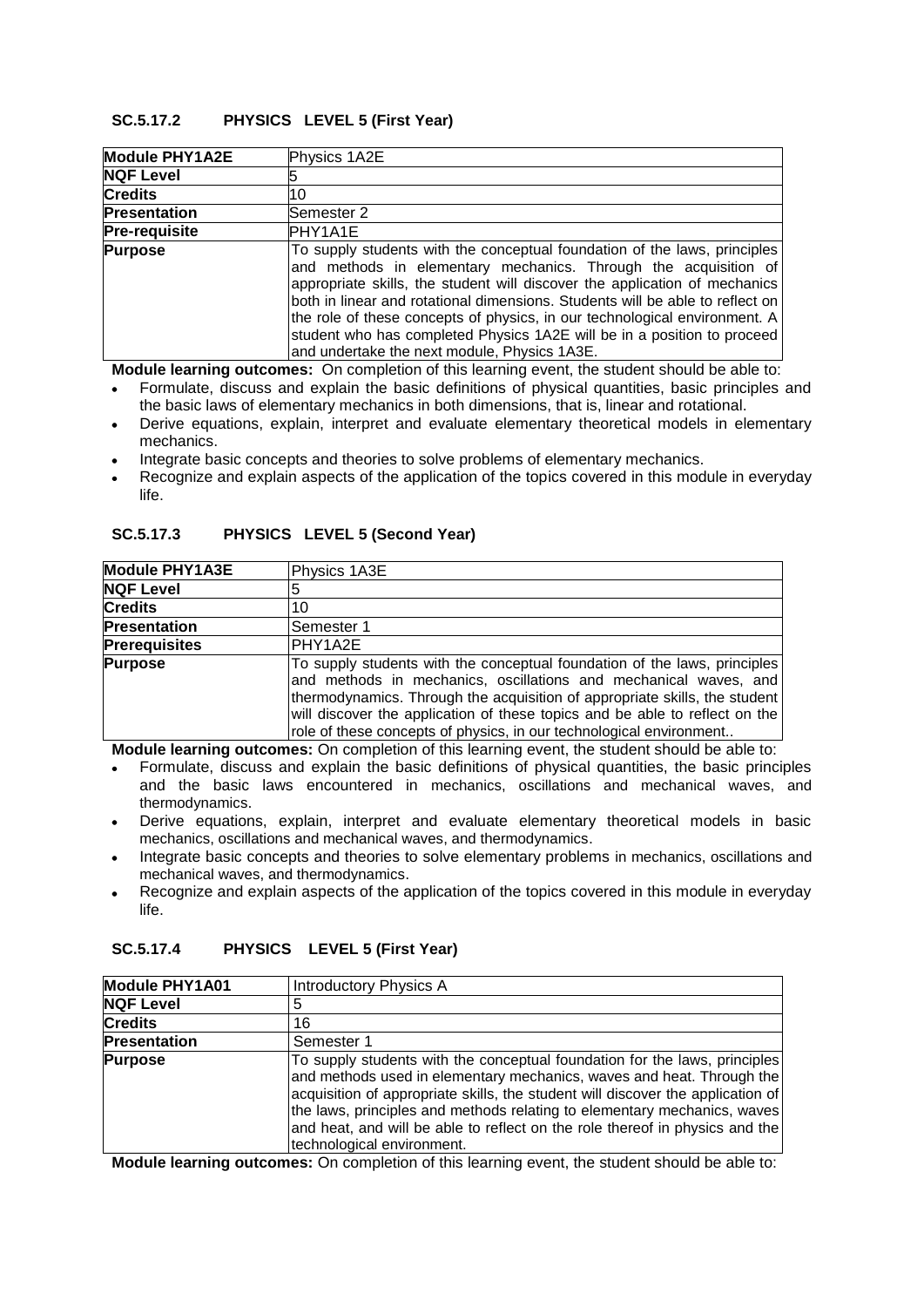- Formulate, discuss and explain the basic definitions of physical quantities, the basic principles and the basic laws encountered in elementary mechanics, waves and heat.
- Derive equations in, explain, interpret and evaluate elementary theoretical models in basic  $\bullet$ mechanics, waves and heat.
- Integrate basic concepts and theories to solve elementary problems in basic mechanics, waves and heat.
- Recognize and explain aspects of the application of elementary mechanics, waves and heat in everyday life.

| <b>Module PHY1B01</b> | Introductory Physics B                                                                                                                                                                                                                                                                                                                                                                                      |
|-----------------------|-------------------------------------------------------------------------------------------------------------------------------------------------------------------------------------------------------------------------------------------------------------------------------------------------------------------------------------------------------------------------------------------------------------|
| NQF Level             | 5                                                                                                                                                                                                                                                                                                                                                                                                           |
| <b>Credits</b>        | 16                                                                                                                                                                                                                                                                                                                                                                                                          |
| <b>Presentation</b>   | Semester 2                                                                                                                                                                                                                                                                                                                                                                                                  |
| <b>Prerequisites</b>  | PHY1A01                                                                                                                                                                                                                                                                                                                                                                                                     |
| <b>Purpose</b>        | To supply students with the conceptual foundation of the laws,<br>principles and methods in elementary electricity and magnetism.<br>Through the acquisition of appropriate skills, the student will discover<br>the application of elementary electricity and magnetism, optics and<br>special relativity and will be able to reflect on the role thereof in<br>physics and the technological environment. |

### **SC.5.17.5 PHYSICS LEVEL 5 (First Year)**

**Module learning outcomes:** On completion of this learning event, the student should be able to:

- Formulate, discuss and explain the basic definitions of physical quantities, the basic principles and the basic laws encountered in elementary electricity and magnetism, optics and special relativity.
- Derive equations in, explain, interpret and evaluate elementary theoretical models in basic electricity and magnetism, optics and special relativity.
- Integrate basic concepts and theories to solve elementary problems in basic electricity and magnetism, optics and special relativity.
- Recognize and explain aspects of the application of elementary electricity and magnetism, optics and special relativity in everyday life.

| SC.5.17.6 |  | PHYSICS LEVEL 5 (First Year) |
|-----------|--|------------------------------|
|-----------|--|------------------------------|

| Module PHYG0A1      | <b>General Physics for Earth Sciences</b>                                                                                                                                                                                                                                                                                                                                                               |
|---------------------|---------------------------------------------------------------------------------------------------------------------------------------------------------------------------------------------------------------------------------------------------------------------------------------------------------------------------------------------------------------------------------------------------------|
| <b>NQF Level</b>    | 5                                                                                                                                                                                                                                                                                                                                                                                                       |
| <b>Credits</b>      | 15                                                                                                                                                                                                                                                                                                                                                                                                      |
| <b>Presentation</b> | Semester 1                                                                                                                                                                                                                                                                                                                                                                                              |
| <b>Purpose</b>      | Providing the first year geology and earth science student with<br>intellectual and practical skills to analyse, interpret and apply certain<br>elementary laws in physics applicable to the broader earth sciences.<br>Through the acquisition of appropriate skills, the student will discover<br>the application of these laws to their daily environment as an earth<br>scientist/ physics student. |
| --                  | .<br>$\sim$ $\sim$ $\sim$ $\sim$                                                                                                                                                                                                                                                                                                                                                                        |

- Formulate, discuss and explain the basic definitions of physical quantities, the basic principles and the basic laws of physics applicable to the earth sciences.
- Explain, interpret and evaluate elementary theoretical models in physics applied to the earth sciences.
- Integrate basic concepts and theories to solve problems of elementary physics applied to the earth sciences.
- Recognize and explain aspects of the application of elementary physics as applied in a geological and earth science context.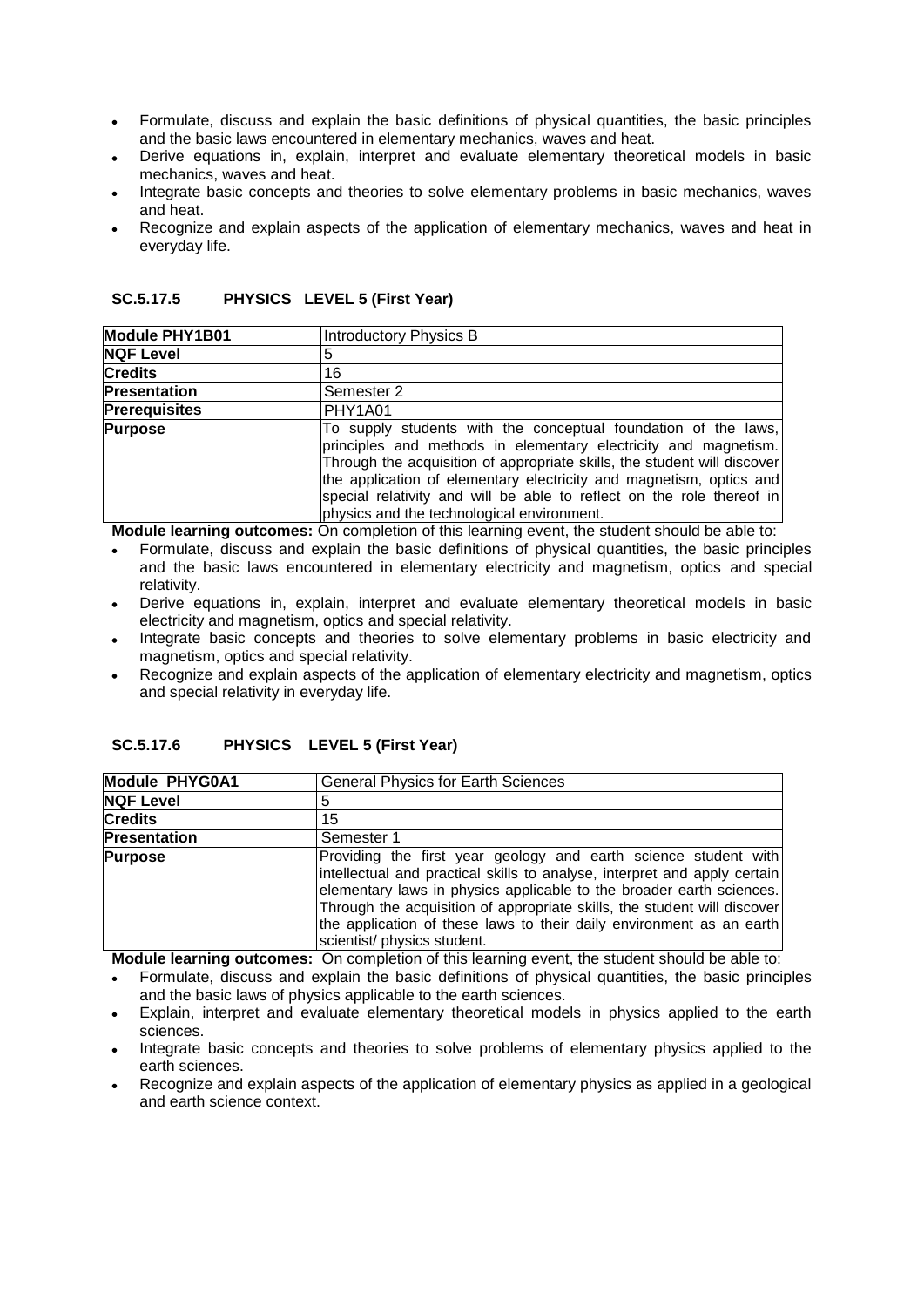### **SC.5.17.7 PHYSICS LEVEL 5 (First Year)**

| Module PHYG0B1       | Physics of the Earth and its Natural Environment                                                                                                                                                                                                                                                                                                                                                                                                                                                                                                                                              |
|----------------------|-----------------------------------------------------------------------------------------------------------------------------------------------------------------------------------------------------------------------------------------------------------------------------------------------------------------------------------------------------------------------------------------------------------------------------------------------------------------------------------------------------------------------------------------------------------------------------------------------|
| <b>NQF Level</b>     | 5                                                                                                                                                                                                                                                                                                                                                                                                                                                                                                                                                                                             |
| <b>Credits</b>       | 15                                                                                                                                                                                                                                                                                                                                                                                                                                                                                                                                                                                            |
| Presentation         | Semester 2                                                                                                                                                                                                                                                                                                                                                                                                                                                                                                                                                                                    |
| <b>Prerequisites</b> | PHYG0A1                                                                                                                                                                                                                                                                                                                                                                                                                                                                                                                                                                                       |
| <b>Purpose</b>       | Providing the first year student with intellectual and practical skills to<br>analyse, interpret and apply certain elementary laws in Physics with<br>applications to the broader earth sciences. Through the acquisition of<br>appropriate skills, the student will discover the application of these<br>laws to their daily environment as an earth scientist/ physics student.<br>In particular, the course provides the physical foundation needed for<br>the understanding of geological and geomorphological processes, the<br>oceans, the atmosphere and weather and the solar system. |

**Module learning outcomes:** On completion of this learning event, the student should be able to:

- Formulate, discuss and explain the basic definitions of physical quantities, the basic principles and the basic laws of Physics relevant to the broader earth sciences.
- Understanding the physical functioning of basic natural phenomena related to the earth, the atmosphere, the oceans and the solar system.
- Recognize and explain aspects of the application of physics in the geological, geographical and natural environment.

## **SC.5.17.8 PHYSICS LEVEL 5 (First Year)**

| <b>Module PHYL0A1</b> | <b>Physics for Life Sciences</b>                                                                                                                                                                                                                                                                                                                                                          |
|-----------------------|-------------------------------------------------------------------------------------------------------------------------------------------------------------------------------------------------------------------------------------------------------------------------------------------------------------------------------------------------------------------------------------------|
| <b>NQF Level</b>      | 5                                                                                                                                                                                                                                                                                                                                                                                         |
| <b>Credits</b>        | 15                                                                                                                                                                                                                                                                                                                                                                                        |
| <b>Presentation</b>   | Semester 1                                                                                                                                                                                                                                                                                                                                                                                |
| <b>Purpose</b>        | Providing the first year life science student with intellectual and<br>practical skills to analyse, interpret and apply certain elementary laws<br>in Physics in the context of the life sciences. Through the acquisition<br>of appropriate skills, the student will discover the application of these<br>laws to their daily environment as a biological scientist/ physics<br>student. |

- Formulate, discuss and explain the basic definitions of physical quantities, the basic principles and the basic laws of physics applicable to the life sciences.
- Explain, interpret and evaluate elementary theoretical models in physics applied to the life sciences.
- Integrate basic concepts and theories to solve problems of elementary physics applied to the life sciences.
- Recognize and explain aspects of the application of elementary physics as applied in a biological context.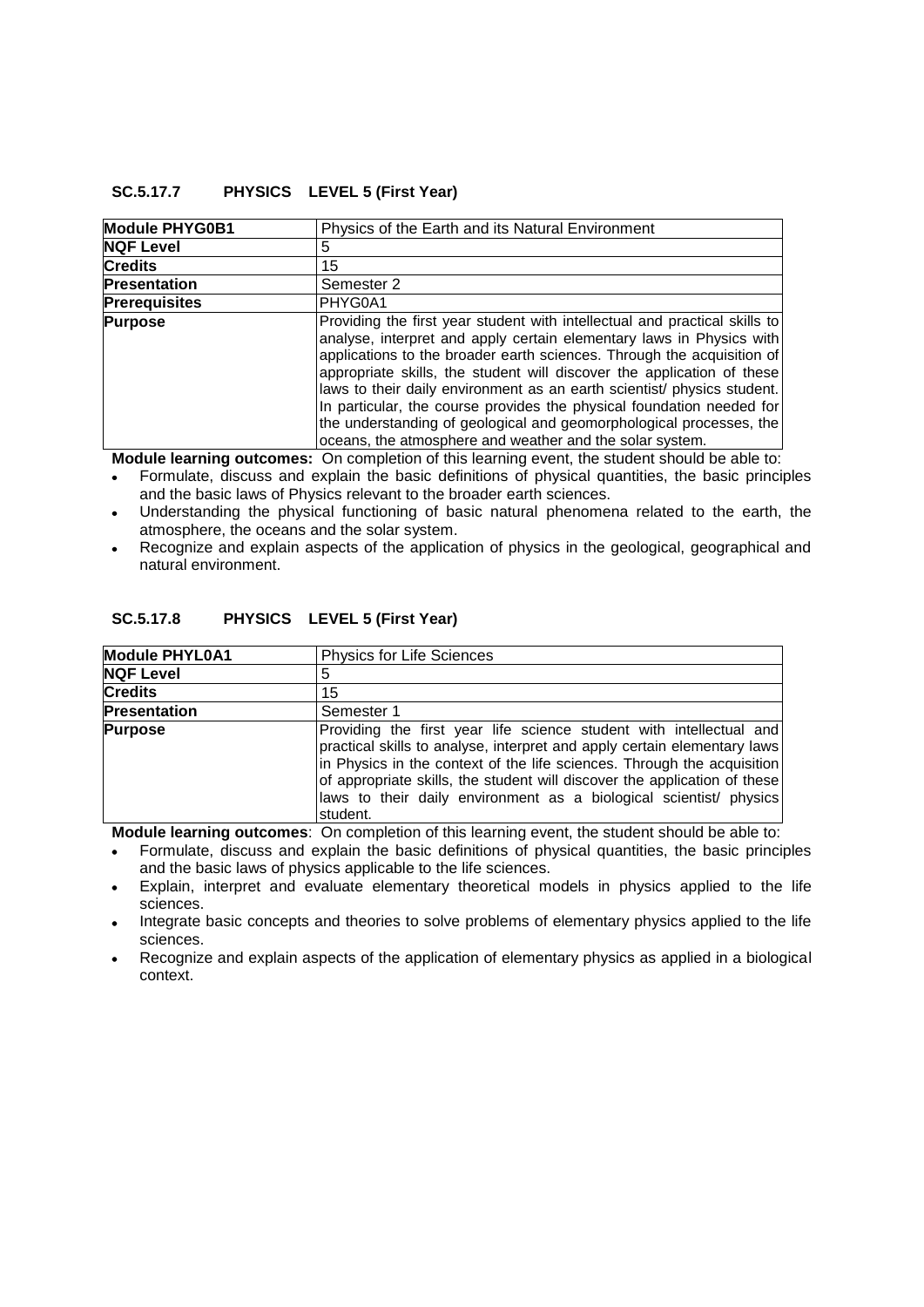### **SC.5.17.9 PHYSICS LEVEL 6 (Second Year)**

| Module PHY002A       | <b>Classical Mechanics and Special Relativity</b>                                                                                                                                                                                                                                                                                                                                                                                                                                                                                                                                                                                                                                                                                                                                                                                                                                                                                                                                                                                                                  |
|----------------------|--------------------------------------------------------------------------------------------------------------------------------------------------------------------------------------------------------------------------------------------------------------------------------------------------------------------------------------------------------------------------------------------------------------------------------------------------------------------------------------------------------------------------------------------------------------------------------------------------------------------------------------------------------------------------------------------------------------------------------------------------------------------------------------------------------------------------------------------------------------------------------------------------------------------------------------------------------------------------------------------------------------------------------------------------------------------|
| <b>NQF Level</b>     | 6                                                                                                                                                                                                                                                                                                                                                                                                                                                                                                                                                                                                                                                                                                                                                                                                                                                                                                                                                                                                                                                                  |
| <b>Credits</b>       | 16                                                                                                                                                                                                                                                                                                                                                                                                                                                                                                                                                                                                                                                                                                                                                                                                                                                                                                                                                                                                                                                                 |
| <b>Presentation</b>  | Semester 1                                                                                                                                                                                                                                                                                                                                                                                                                                                                                                                                                                                                                                                                                                                                                                                                                                                                                                                                                                                                                                                         |
| <b>Prerequisites</b> | PHY1A01, PHY1B01 and MAT1B01                                                                                                                                                                                                                                                                                                                                                                                                                                                                                                                                                                                                                                                                                                                                                                                                                                                                                                                                                                                                                                       |
| <b>Purpose</b>       | ○ Providing qualifying students with intellectual and practical skills to<br>analyse, interpret and apply scientific laws and methods in various<br>reference frames, advanced Newtonian mechanics, gravitational<br>and central forces, inertial and non-inertial frames, Lagrange-<br>mechanics, vibrations and various type of oscillations in Advanced<br>Mechanics. Through the acquisition of appropriate skills the<br>student will discover the application of advanced mechanics and<br>will be able to reflect upon the application thereof in Physics and<br>in the technological environment.<br>$\circ$ Presenting an overview of the development of classical mechanics<br>from Galileo to Einstein<br>$\circ$ Providing students with knowledge and appreciation of the<br>significance of special relativity.<br>o Providing students with practical skills to execute advanced<br>experiments in electricity, optics, mechanics and thermodynamics.<br>To analyse, interpret and evaluate the collected data and to report<br>on the experiments. |

**Module learning outcomes:** On completion of this learning event, the student should be able to:

- Formulate, discuss and explain the definitions of physical quantities, the principles and the laws encountered, in classical mechanics and special relativity.
- Derive equations in, explain, interpret and evaluate advanced theoretical models in classical mechanics and special relativity.
- Integrate basic concepts and theories to solve problems in advanced mechanics and waves.
- Recognize and explain aspects of the application of classical mechanics and special relativity in  $\bullet$ everyday life.

| Module PHY002B       | Static and Dynamic Electromagnetism                                                                                                                                                                                                                                                                                                                                                                                                                                                                                                                                                                                                                                                                                                                             |
|----------------------|-----------------------------------------------------------------------------------------------------------------------------------------------------------------------------------------------------------------------------------------------------------------------------------------------------------------------------------------------------------------------------------------------------------------------------------------------------------------------------------------------------------------------------------------------------------------------------------------------------------------------------------------------------------------------------------------------------------------------------------------------------------------|
| <b>NQF Level</b>     | 6                                                                                                                                                                                                                                                                                                                                                                                                                                                                                                                                                                                                                                                                                                                                                               |
| <b>Credits</b>       | 16                                                                                                                                                                                                                                                                                                                                                                                                                                                                                                                                                                                                                                                                                                                                                              |
| <b>Presentation</b>  | Semester 2                                                                                                                                                                                                                                                                                                                                                                                                                                                                                                                                                                                                                                                                                                                                                      |
| <b>Prerequisites</b> | PHY1A01, PHY1B01 and (MAT2A10 and MAT2A20 or APM2A10)                                                                                                                                                                                                                                                                                                                                                                                                                                                                                                                                                                                                                                                                                                           |
| <b>Purpose</b>       | To equip students with a working knowledge of the concepts and<br>methods in electromagnetism: origins and use of the differential<br>forms of the laws of Gauss, Ampere, and Faraday, Maxwell's<br>equations, alternating currents, and the physics of magnetic<br>materials. The student shall, by acquiring the appropriate skills, be<br>able to discover the applications of electromagnetism, and be in a<br>position to recognize the applications thereof in the technological<br>environment. This module is also to provide the students with<br>practical skills to execute advanced experiments in electricity,<br>optics, mechanics and thermodynamics. To analyse, interpret and<br>evaluate the collected data and to report on the experiments. |

| SC.5.17.10 | PHYSICS LEVEL 5 6 (Second Year) |
|------------|---------------------------------|
|            |                                 |

**Module learning outcomes:** On completion of this learning event, the student should be able to:

Formulate, discuss and explain the definitions of physical quantities, the principles and the laws  $\bullet$ encountered in static and dynamic electromagnetism.

- Derive equations in, explain, interpret and evaluate advanced theoretical models in static and dynamic electromagnetism.
- Integrate basic concepts and theories to solve problems in static and dynamic electromagnetism.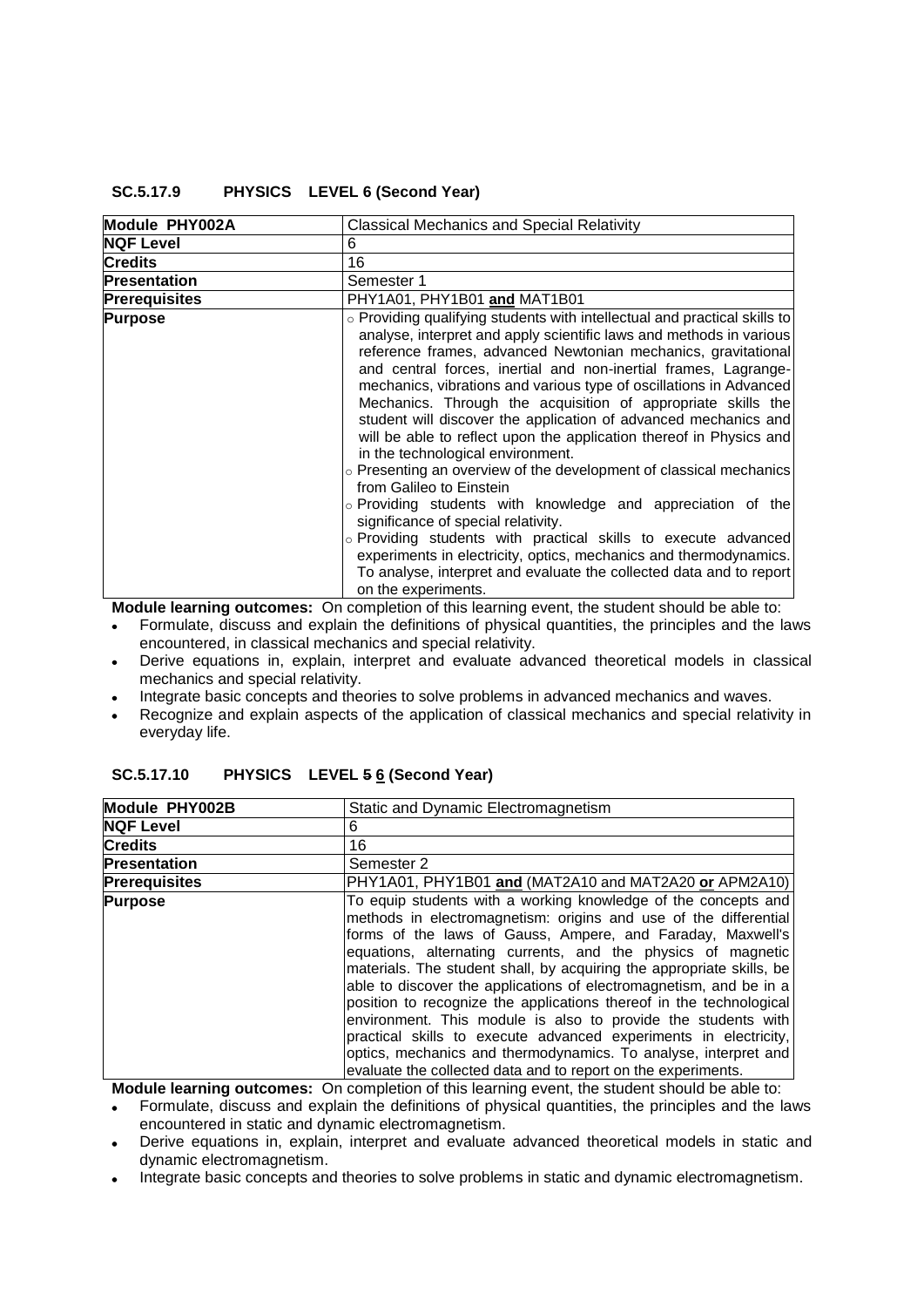- Recognize and explain aspects of the application of in static and dynamic electromagnetism in everyday life.
- To execute, collect data, and report on experiments electricity, optics, mechanics, and thermodynamics.

| SC.5.17.11<br>PHYSICS LEVEL 6 (Second Year) |  |
|---------------------------------------------|--|
|---------------------------------------------|--|

| Module PHY002Y       | Thermal Physics, Optics and Waves                                                                                                                                                                                                                                                                                                                                                                                                                                                                                                                                                                                                                                                                                                                         |
|----------------------|-----------------------------------------------------------------------------------------------------------------------------------------------------------------------------------------------------------------------------------------------------------------------------------------------------------------------------------------------------------------------------------------------------------------------------------------------------------------------------------------------------------------------------------------------------------------------------------------------------------------------------------------------------------------------------------------------------------------------------------------------------------|
| <b>NQF Level</b>     | 6                                                                                                                                                                                                                                                                                                                                                                                                                                                                                                                                                                                                                                                                                                                                                         |
| <b>Credits</b>       | 8                                                                                                                                                                                                                                                                                                                                                                                                                                                                                                                                                                                                                                                                                                                                                         |
| <b>Presentation</b>  | Year                                                                                                                                                                                                                                                                                                                                                                                                                                                                                                                                                                                                                                                                                                                                                      |
| <b>Prerequisites</b> | PHY1A01, PHY1B01 and MAT1B01                                                                                                                                                                                                                                                                                                                                                                                                                                                                                                                                                                                                                                                                                                                              |
| <b>Purpose</b>       | • This module is to provide qualifying students with intellectual and<br>practical skills to analyse, interpret and apply scientific laws and<br>methods in thermal physics, waves, optics and basic quantum<br>mechanics. Through the acquisition of appropriate skills the<br>student will discover the application of thermal physics, waves,<br>optics and basic quantum physics and will be able to reflect upon<br>the application thereof in Physics and in the technological<br>environment.<br>o This module is to provide students with practical skills to execute<br>advanced experiments in electricity, optics, mechanics and<br>thermodynamics. To analyse, interpret and evaluate the collected<br>data and to report on the experiments. |

**Module learning outcomes:** On completion of this learning event, the student should be able to:

- Formulate, discuss and explain the definitions of physical quantities, the principles and the laws encountered, in thermal physics, waves, optics and basic quantum physics.
- Derive equations in, explain, interpret and evaluate advanced theoretical models in thermal physics, waves, optics and basic quantum physics.
- Integrate basic concepts and theories to solve problems in thermal physics, waves, optics and basic quantum physics.
- Recognize and explain aspects of the application of thermal physics, waves, optics and basic quantum physics in everyday life.

| SC.5.17.12 |  | PHYSICS LEVEL 7 (Third Year) |
|------------|--|------------------------------|
|            |  |                              |

| Module PHY003A       | <b>Quantum Mechanics and Modern Physics</b>                                                                                                                                                                                                                                                                                                                                                                                                                                                                                                                                                                                                                                                                                                                                                             |
|----------------------|---------------------------------------------------------------------------------------------------------------------------------------------------------------------------------------------------------------------------------------------------------------------------------------------------------------------------------------------------------------------------------------------------------------------------------------------------------------------------------------------------------------------------------------------------------------------------------------------------------------------------------------------------------------------------------------------------------------------------------------------------------------------------------------------------------|
| <b>NQF Level</b>     |                                                                                                                                                                                                                                                                                                                                                                                                                                                                                                                                                                                                                                                                                                                                                                                                         |
| <b>Credits</b>       | 30                                                                                                                                                                                                                                                                                                                                                                                                                                                                                                                                                                                                                                                                                                                                                                                                      |
| <b>Presentation</b>  | Semester 1                                                                                                                                                                                                                                                                                                                                                                                                                                                                                                                                                                                                                                                                                                                                                                                              |
| <b>Prerequisites</b> | PHY002A, PHY002B and (MAT2B10 and MAT2B20 or APM2B10)                                                                                                                                                                                                                                                                                                                                                                                                                                                                                                                                                                                                                                                                                                                                                   |
| <b>Purpose</b>       | The purpose of this module is to provide qualifying students with<br>intellectual and practical skills to analyse, interpret and apply scientific<br>laws and methods in quantum mechanics and some fields of physics<br>using these methods (nuclear and particle physics). Through the<br>acquisition of appropriate skills the student will discover the<br>application of quantum mechanics, nuclear and particle physics and<br>will be able to reflect upon the application thereof in other branches of<br>physics and in the technological environment.; to provide the students<br>with practical skills to execute experiments in electronics, to analyse,<br>interpret, evaluate the collected data and to report on the<br>experiments, and to apply this knowledge to everyday appliances. |

- Formulate, discuss and explain the definitions, the postulates, the principles and the basic concepts encountered in special relativity and the definitions of physical quantities, the principles and the laws encountered in quantum mechanics.
- Derive equations in, explain, interpret and evaluate theoretical models in quantum mechanics, nuclear and particle physics.
- Integrate concepts and theories to solve problems in quantum mechanics, nuclear and particle physics.